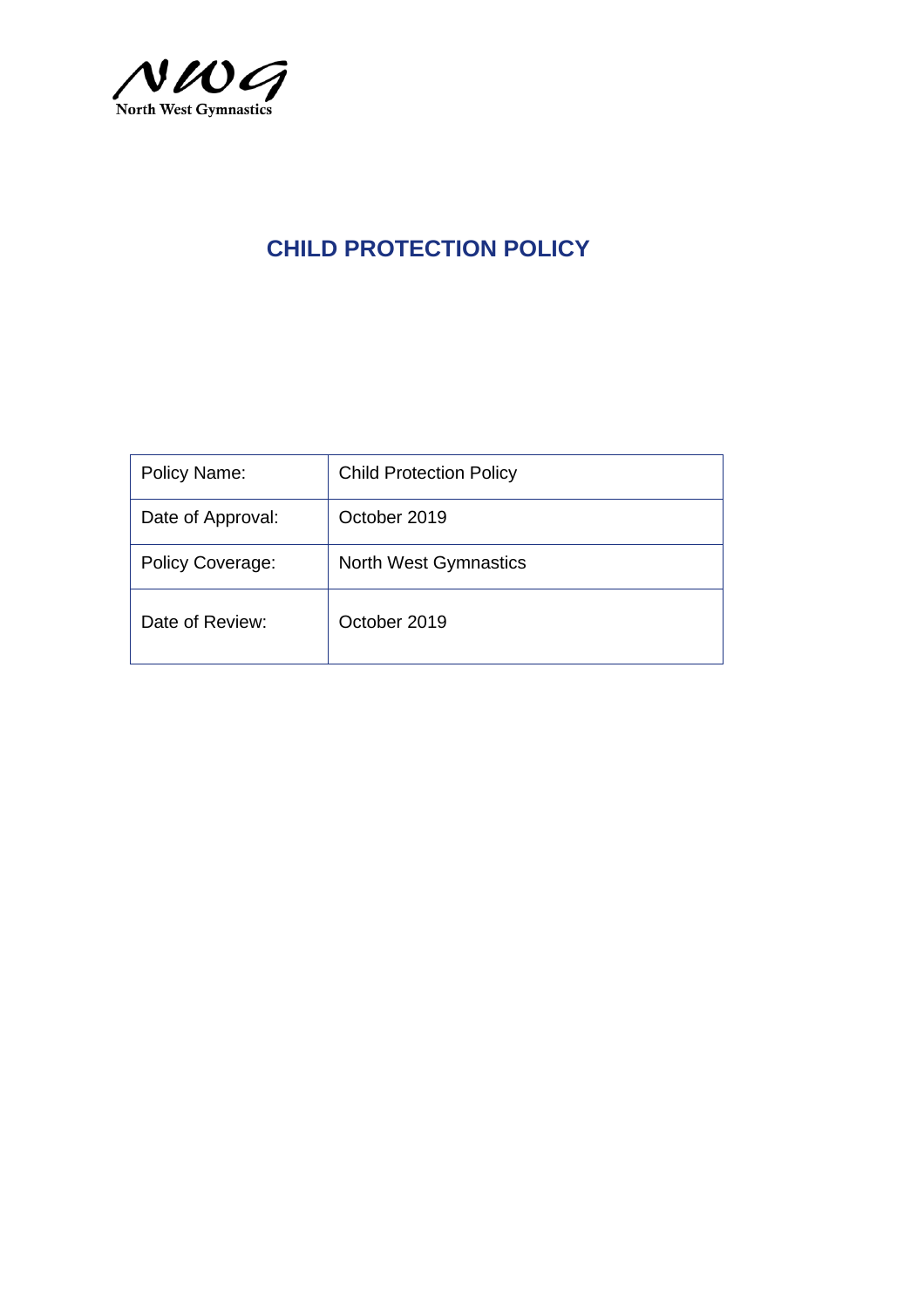

## **1. STATEMENT OF COMMITMENT**

North West Gymnastics is committed to promoting and protecting the interests and safety of children. We have zero tolerance for child abuse.

Everyone working at North West Gymnastics is responsible for the care and protection of children and reporting information about child abuse.

# **2. PURPOSE**

The purpose of this policy is

- 1. To work towards an organisational culture of child safety.
- 2. To prevent child abuse within North West Gymnastics.
- 3. To ensure that all parties are aware of their responsibilities for identifying possible occasions for child abuse and for establishing controls and procedures for preventing such abuse and/or detecting such abuse when it occurs.
- 4. To provide guidance to staff/volunteers/contractors as to action that should be taken where they suspect any abuse within or outside of the organisation.
- 5. To provide a clear statement to staff/volunteers/contractors forbidding any such abuse.
- 6. To provide assurance that any and all suspected abuse will be reported and fully investigated.

# **3. POLICY**

North West Gymnastics is committed to promoting and protecting the best interests of children involved in its programs.

All children, regardless of their gender, race, religious beliefs, age, disability, sexual orientation, or family or social background, have equal rights to protection from abuse.

North West Gymnastics has zero tolerance for child abuse. Everyone working at North West Gymnastics is responsible for the care and protection of the children within our care and reporting information about suspected child abuse.

Child protection is a shared responsibility between the North West Gymnastics, all employees, workers, contractors, associates, and members of the North West Gymnastics community.

North West Gymnastics will consider the opinions of children and use their opinions to develop child protection policies.

North West Gymnastics supports and respects all children, staff and volunteers. North West Gymnastics is committed to the cultural safety of Aboriginal children, and those from culturally and/or linguistically diverse backgrounds, and to providing a safe environment for children living with a disability.

If any person believes a child is in immediate risk of abuse, telephone 000.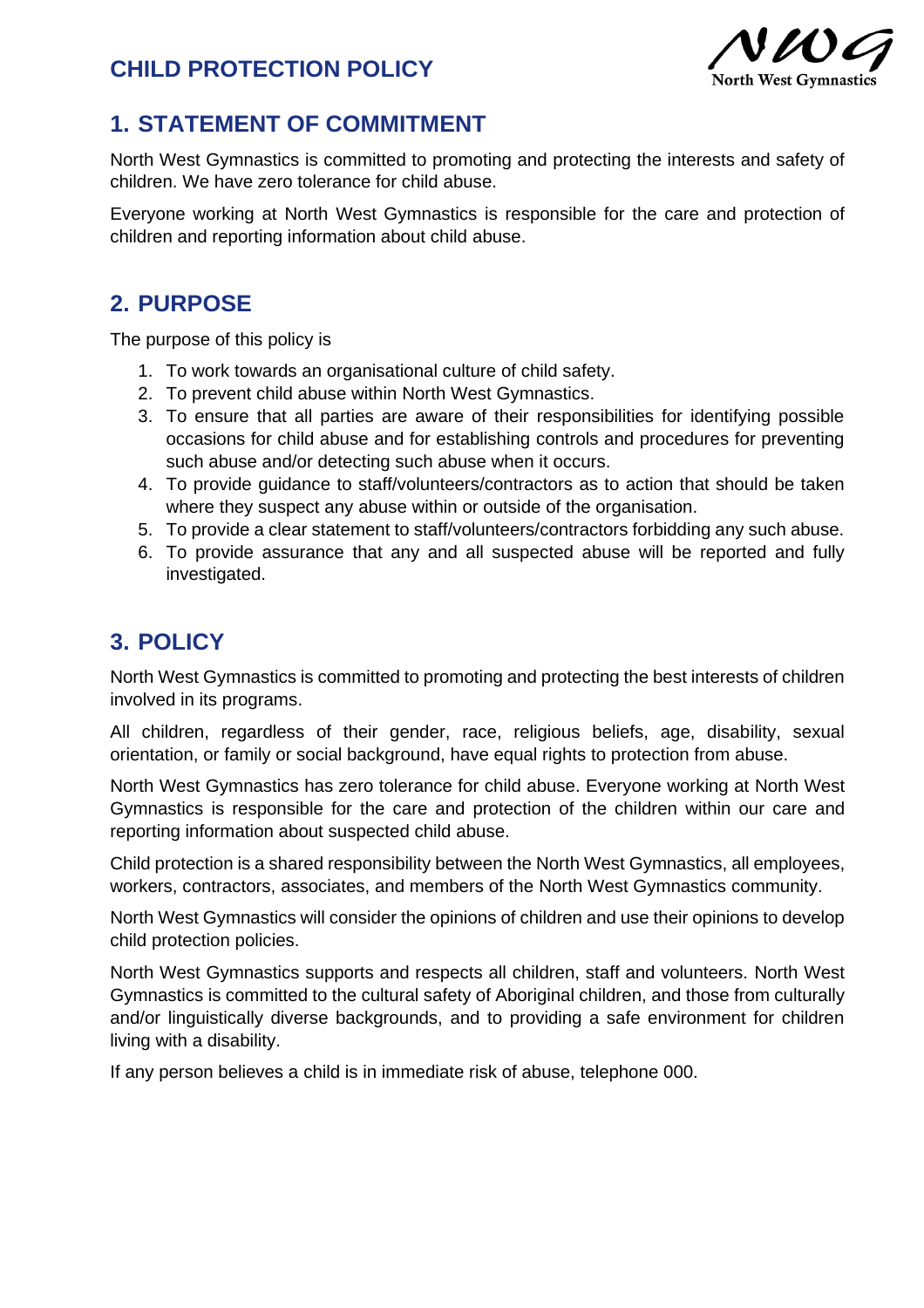

# **4. RESPONSIBILITIES**

The Management of North West Gymnastics has ultimate responsibility for the detection and prevention of child abuse and is responsible for ensuring that appropriate and effective internal control systems are in place. Management is also responsible for ensuring that appropriate policies and procedures and a Child Protection Code of Conduct are in place.

The Manager of North West Gymnastics is responsible for:

- Dealing with and investigating reports of child abuse;
- Ensuring that all staff, contractors, and volunteers are aware of relevant laws, organisational policies and procedures, and the organisation's Code of Conduct;
- Ensuring that all adults within the North West Gymnastics community are aware of their obligation to report suspected sexual abuse of a child in accordance with these policies and procedures;
- Ensuring that all staff, contractors and volunteers are aware of their obligation to observe the Code of Conduct (particularly as it relates to child safety);
- Providing support for staff, contractors and volunteers in undertaking their child protection responsibilities.

All managers must ensure that they:

- Promote child safety at all times;
- Assess the risk of child abuse within their area of control and eradicate or minimise any risk to the extent possible;
- Educate employees about the prevention and detection of child abuse; and
- Facilitate the reporting of any inappropriate behaviour or suspected abusive activities.

Management should be familiar with the types of abuse that might occur within their area of responsibility and be alert for any indications of such conduct.

All staff/volunteers/contractors share the responsibility for the prevention and detection of child abuse, and must:

- Familiarise themselves with the relevant laws, the Code of Conduct, and North West Gymnastics policy and procedures in relation to child protection, and comply with all requirements;
- Report any reasonable belief that a child's safety is at risk to the relevant authorities (such as the police and/or the state-based child protection service) and fulfil their obligations as mandatory reporters;
- Report any suspicion that a child's safety may be at risk to their supervisor (or, if their supervisor is involved in the suspicion, to a responsible person in the organisation); and
- Provide an environment that is supportive of all children's emotional and physical safety.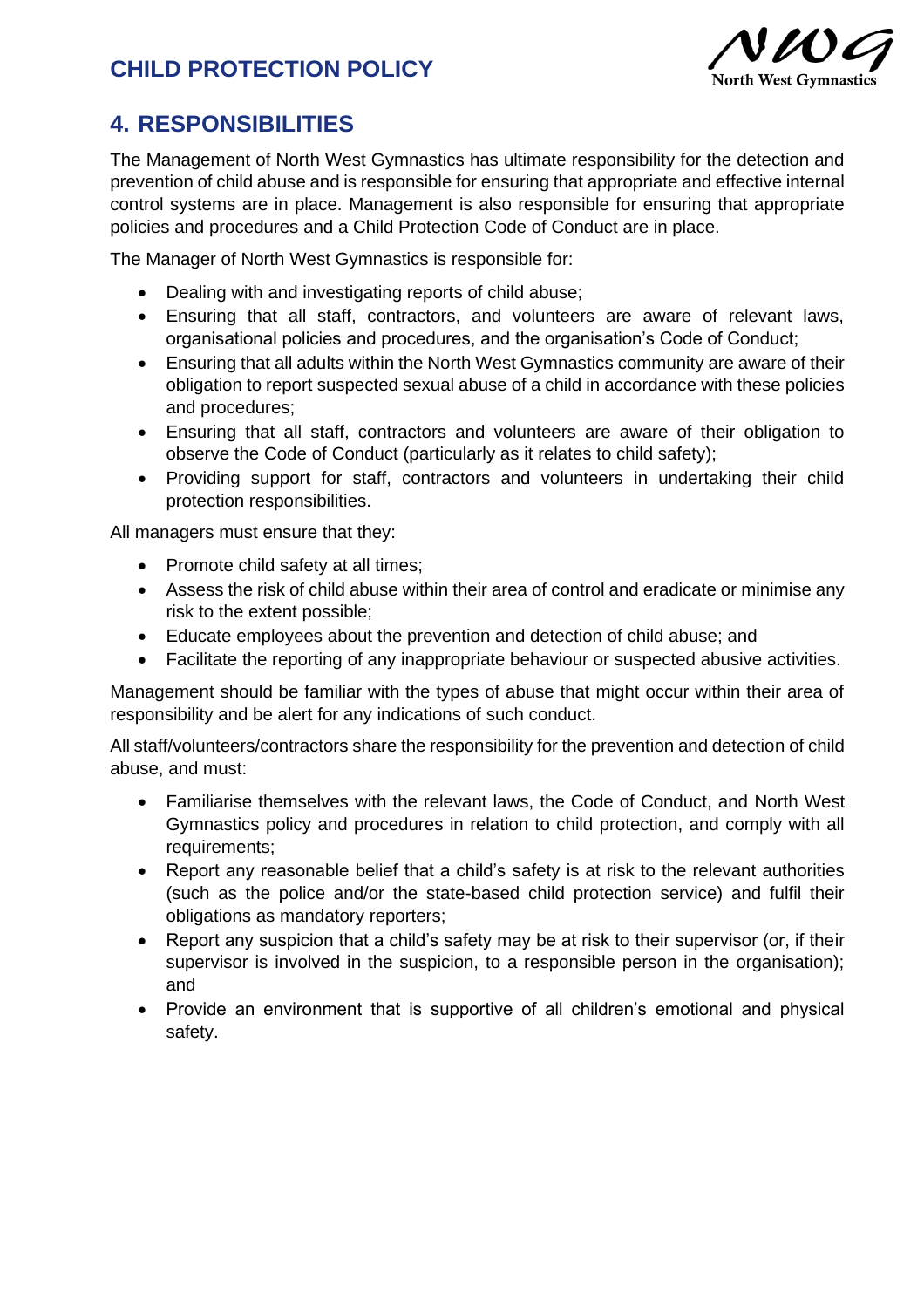

### **5. DEFINITIONS**

**Child** means a person below the age of 18 years unless, under the law applicable to the child, majority is attained earlier.

**Child protection** means any responsibility, measure or activity undertaken to safeguard children from harm.

**Child abuse** means all forms of physical abuse, emotional ill-treatment, sexual abuse and exploitation, neglect or negligent treatment, commercial (e.g. for financial gain) or other exploitation of a child and includes any actions that results in actual or potential harm to a child.

**Child sexual assault** is any act which exposes a child to, or involves a child in, sexual processes beyond his or her understanding or contrary to accepted community standards. It includes child grooming, which refers to actions deliberately undertaken with the aim of befriending and establishing an emotional connection with a child to lower the child's inhibitions in preparation for sexual activity with the child.

**Reasonable grounds for belief** is a belief based on reasonable grounds (see below) that child abuse has occurred when all known considerations or facts relevant to the formation of a belief are taken into account and these are objectively assessed. Circumstances or considerations may include the source of the allegation and how it was communicated, the nature of and details of the allegation, and whether there are any other related matters known regarding the alleged perpetrator.

A reasonable belief is formed if a reasonable person believes that:

- (a) the child is in need of protection,
- (b) the child has suffered or is likely to suffer "significant harm as a result of physical injury," or
- (c) the parents are unable or unwilling to protect the child.

A 'reasonable belief' or a 'belief on reasonable grounds' is not the same as having proof, but is more than mere rumour or speculation.

A 'reasonable belief' is formed if a reasonable person in the same position would have formed the belief on the same grounds. For example, a 'reasonable belief' might be formed if: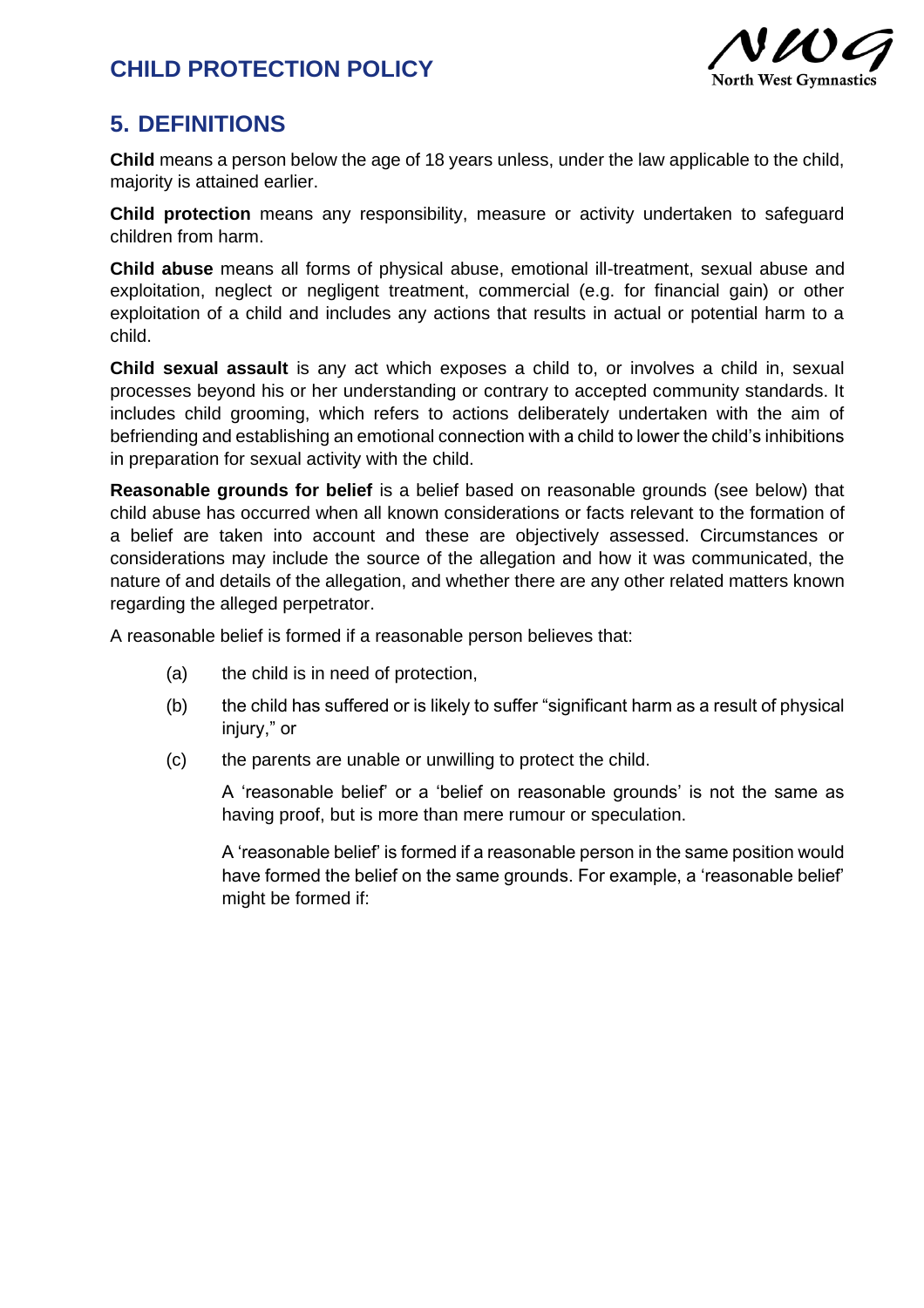

- **a)** a child states that they have been physically or sexually abused;
- **b)** a child states that they know someone who has been physically or sexually abused (sometimes the child may be talking about themselves);
- **c)** someone who knows a child states that the child has been physically or sexually abused;
- **d)** professional observations of the child's behaviour or development leads a professional to form a belief that the child has been physically or sexually abused or is likely to be abused; and/or
- **e)** signs of abuse lead to a belief that the child has been physically or sexually abused.

#### **6. EMPLOYMENT OF NEW PERSONNEL**

North West Gymnastics undertakes a comprehensive recruitment and screening process for all workers and volunteers that aims to:

- promote and protect the safety of all children under the care of the organisation;
- identify the safest and most suitable people who share North West Gymnastics values and commitment to protect children; and
- prevent a person from working at North West Gymnastics if they pose a risk to children.

North West Gymnastics requires all workers/volunteers to pass through the organisation's recruitment and screening processes prior to commencing their engagement with North West Gymnastics.

North West Gymnastics may require applicants to provide a police check in accordance with the law and as appropriate, before they commence working at North West Gymnastics and during their time with North West Gymnastics at regular intervals.

North West Gymnastics will undertake thorough reference checks as per the approved internal procedure.

Once engaged, workers/volunteers must review and acknowledge their understanding of this Policy.

#### **7. RISK MANAGEMENT**

North West Gymnastics will ensure that child safety is a part of its overall risk management approach.

North West Gymnastics will have a risk and compliance sub-committee committed to identifying and managing risks at North West Gymnastics. Risk and compliance subcommittee members will receive regular training in relation to child safety.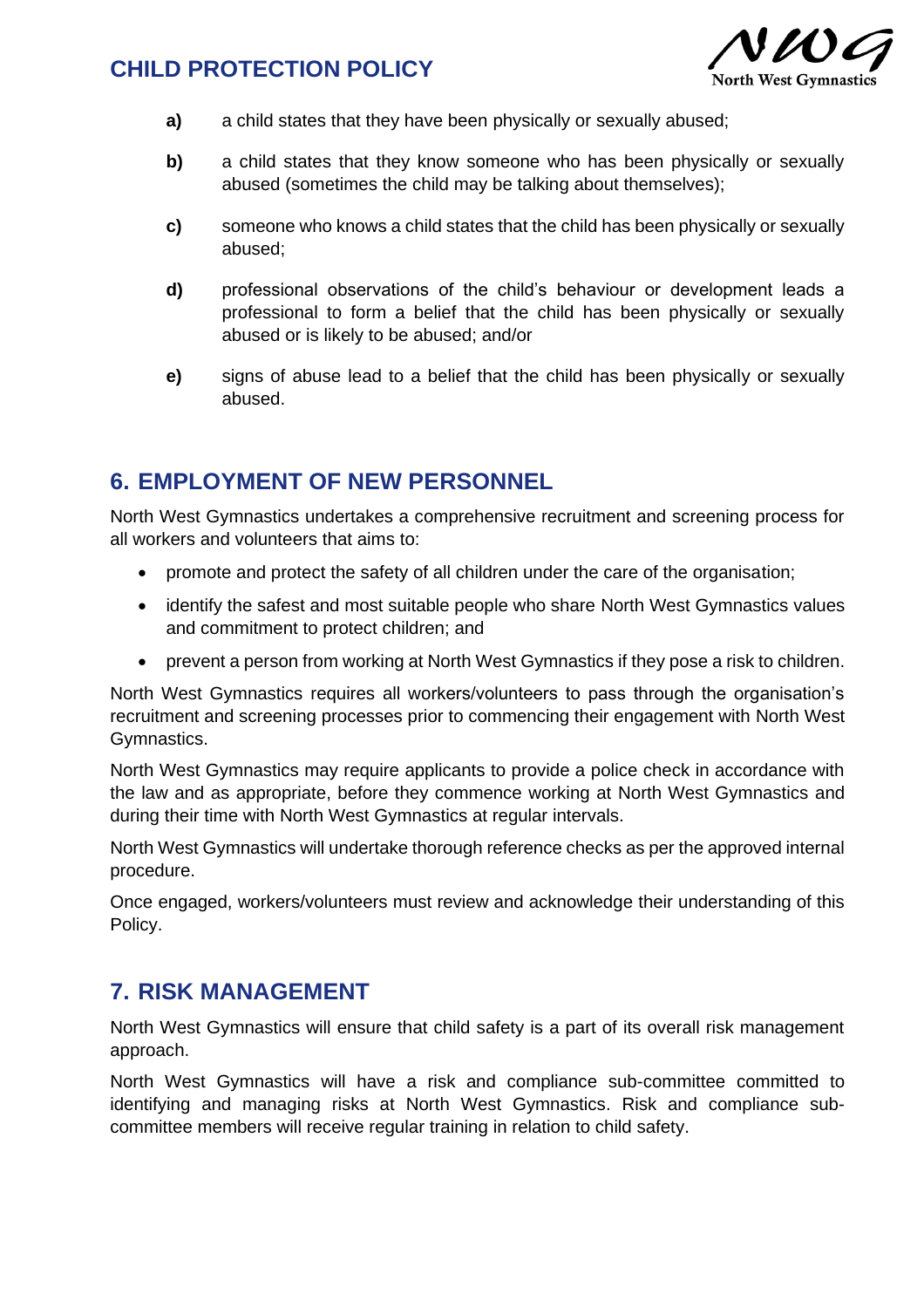

### **8. REPORTING**

Any staff member, volunteer or contractor who has grounds to suspect abusive activity must immediately notify Club Management, the appropriate child protection service or the police. They should also advise their supervisor about their concern.

In situations where the supervisor is suspected of involvement in the activity, or if the person having the suspicion does not believe that the matter is being appropriately addressed or dealt with, the matter should be reported to the next highest level of supervision.

Supervisors and Coaches must report complaints of suspected abusive behaviour or misconduct to the Club Manager.

### **9. INVESTIGATING**

If the appropriate child protection service or the police decide to investigate a report, all employees, contractors or volunteers must co-operate fully with the investigation.

Whether or not the authorities decide to conduct an investigation, the Club Manager will consult with the authorities to determine whether an internal investigation is appropriate. If it is decided that such an investigation will not conflict with any proceeding of the authorities, the Club Manager may decide to conduct such an investigation. All employees, contractors and volunteers must co-operate fully with the investigation.

Any such investigation will be conducted according to the rules of natural justice.

The Club Manager will make every effort to keep any such investigation confidential; however, from time to time other members of staff may need to be consulted in conjunction with the investigation.

After an initial review and a determination that the suspected abuse warrants additional investigation, the Club Manager shall coordinate the investigation with the appropriate investigators and/or law enforcement officials. Internal or external legal representatives will be involved in the process, as deemed appropriate.

#### **10. RESPONDING**

If it is alleged that a member of staff, contractor or a volunteer may have committed an offence or have breached the organisation's policies or its Code of Conduct the person concerned may be stood down while an investigation is conducted.

If the investigation concludes that on the balance of probabilities an offence (or a breach of the organisation's policies or Code of Conduct) has occurred then disciplinary action may follow, up to and including dismissal or cessation of involvement with the organisation. The findings of the investigation will also be reported to any external body as required.